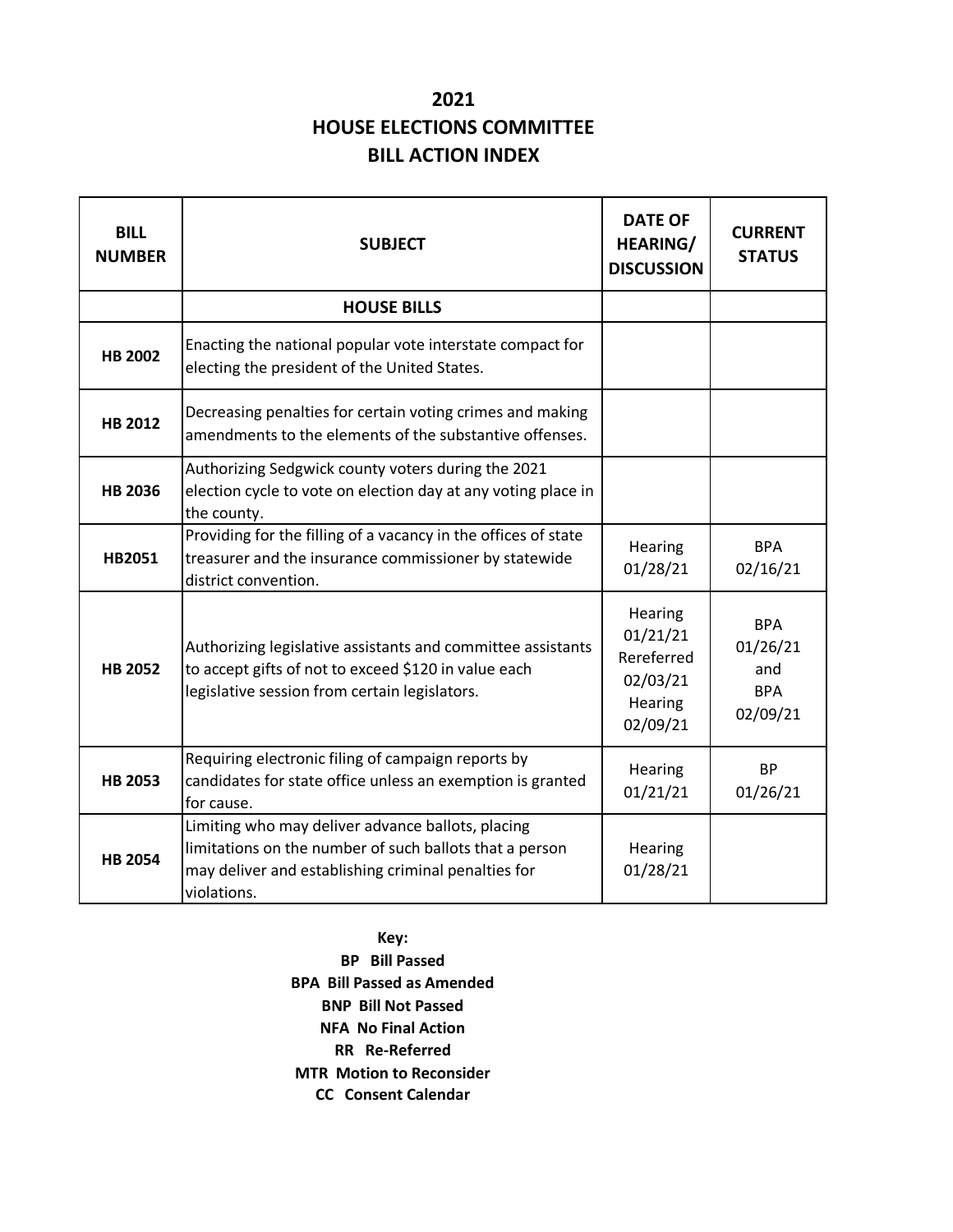| <b>BILL</b><br><b>NUMBER</b> | <b>SUBJECT</b>                                                                                                                                                                                                                                                                              | <b>DATE OF</b><br><b>HEARING/</b><br><b>DISCUSSION</b> | <b>CURRENT</b><br><b>STATUS</b>                |
|------------------------------|---------------------------------------------------------------------------------------------------------------------------------------------------------------------------------------------------------------------------------------------------------------------------------------------|--------------------------------------------------------|------------------------------------------------|
| <b>HB 2055</b>               | Making the five-day grace period for the late filing notice<br>for lobbyist reports and statements of substantial interest<br>reports to begin when the notice is deposited in the mail.                                                                                                    |                                                        |                                                |
| HB 2090                      | Creating a procedure for appointment of acting official<br>when an elected official's military service causes a vacancy.                                                                                                                                                                    | Hearing<br>01/26/21                                    | <b>BPA</b><br>01/28/21                         |
| <b>HB 2118</b>               | Deleting the treasurer's name from candidate political<br>advertisements and requiring clear and obvious attribution<br>in advertisements.                                                                                                                                                  | Hearing<br>02/04/21                                    | <b>BP</b><br>02/04/21                          |
| HB 2162                      | Amending and repealing reapportionment census data<br>laws to conform with 2019 amendments to the Kansas<br>constitution and to remove certain obsolete provisions.                                                                                                                         | Hearing<br>02/02/21<br>Rereferred<br>02/15/21          | <b>BP</b><br>02/02/21<br><b>CC</b><br>02/23/21 |
| HB 2163                      | Repealing obsolete election laws relating to the use of<br>census data adjustments, repealing obsolete statutes<br>relating to the 1988 census, the presidential preference<br>primary and certain elections-related corporate<br>contribution restrictions.                                | Hearing<br>02/04/21                                    | <b>BP</b><br>02/04/21                          |
| HB 2183                      | Prohibiting the governor, the executive branch and the<br>judicial branch from altering election laws or procedures<br>and limiting the authority of the secretary of state to enter<br>into consent decrees with any court absent the approval of<br>the legislative coordinating council. | Hearing<br>02/02/21                                    | <b>BPA</b><br>02/11/21                         |
| <b>HB 2235</b>               | Requiring lobbyists to wear body cameras while in the<br>statehouse, making such recordings public records and<br>prohibiting any economic benefit or hospitality provided by<br>a lobbyist to a legislator or candidates for the legislature.                                              |                                                        |                                                |
| <b>HB 2278</b>               | Providing for the publication of signed statements of fair<br>campaign practices and a cause of action and penalties for<br>violations of such statement.                                                                                                                                   |                                                        |                                                |
| HB 2319                      | Shortening the deadline for the return of advance voting<br>ballots to 5:00 p.m. the day after the election and providing<br>the deadline cannot be altered by an elected or appointed<br>official or a court.                                                                              | Hearing<br>02/16/21                                    |                                                |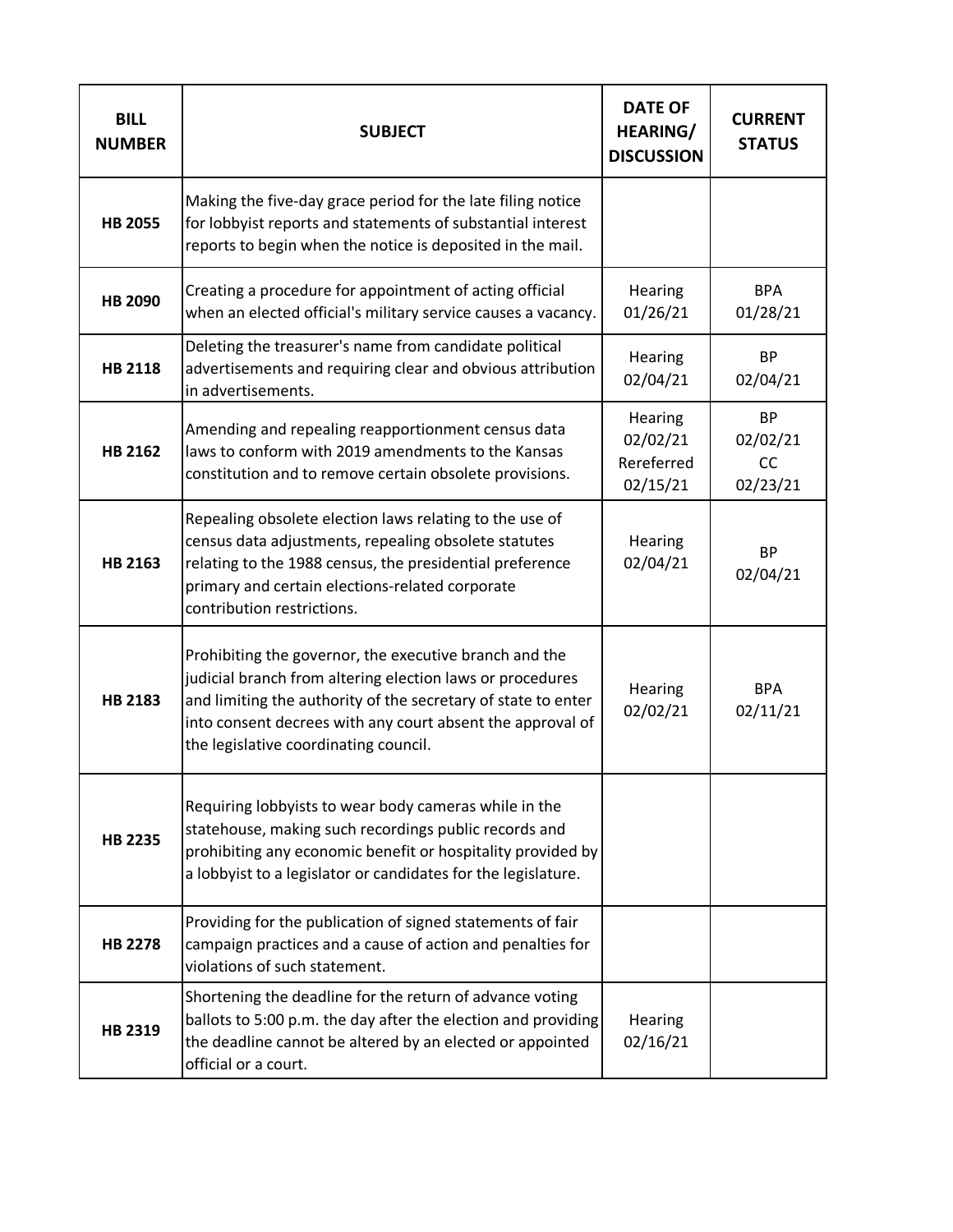| <b>BILL</b><br><b>NUMBER</b> | <b>SUBJECT</b>                                                                                                                                                                                                                                          | <b>DATE OF</b><br><b>HEARING/</b><br><b>DISCUSSION</b> | <b>CURRENT</b><br><b>STATUS</b> |
|------------------------------|---------------------------------------------------------------------------------------------------------------------------------------------------------------------------------------------------------------------------------------------------------|--------------------------------------------------------|---------------------------------|
| HB 2326                      | Requiring precinct committeemen and committeewomen<br>to provide the county clerk with their address, phone<br>number and email address and limiting the disclosure of<br>the phone number and email address to county and state<br>party chairpersons. | Hearing<br>02/23/21                                    |                                 |
| HB 2332                      | Requiring identification of the sender on third party<br>solicitations to registered voters to file an application for<br>an advance voting ballot.                                                                                                     | Hearing<br>02/18/21                                    | <b>BPA</b><br>02/25/21          |
| <b>HB 2333</b>               | Prohibiting the acceptance of incomplete applications for<br>advance voting ballots, prohibiting candidates for office<br>from engaging in certain conduct with respect to advance<br>voting ballots and expanding the crime of electioneering.         | Hearing<br>02/18/21                                    |                                 |
| <b>HB 2334</b>               | Prohibiting the networking of electronic voting machines<br>and providing for recounts of the results tabulated by such<br>machines.                                                                                                                    |                                                        |                                 |
| HB 2339                      | Expanding the crime of election tampering to include<br>changing or altering votes cast, manipulating computer<br>hardware or software or vote tabulation methods or<br>producing false vote totals.                                                    | Hearing<br>02/16/21                                    | <b>BPA</b><br>02/25/21          |
| HB 2344                      | Requiring Riley county to elect a county sheriff beginning in<br>the 2022 election cycle and abolishing the Rile county law<br>enforcement agency.                                                                                                      |                                                        |                                 |
| <b>HB 2355</b>               | Clarifying four election statutes dealing with bond law<br>elections, county election commissioners, deleting the<br>requirement of residing in the county and mail ballots<br>clarification.                                                           | Hearing<br>02/23/21                                    | <b>CC</b><br>02/23/21           |
|                              |                                                                                                                                                                                                                                                         |                                                        |                                 |
| <b>BILL</b><br><b>NUMBER</b> | <b>SUBJECT</b>                                                                                                                                                                                                                                          | <b>DATE OF</b><br><b>HEARING/</b><br><b>DISCUSSION</b> | <b>CURRENT</b><br><b>STATUS</b> |